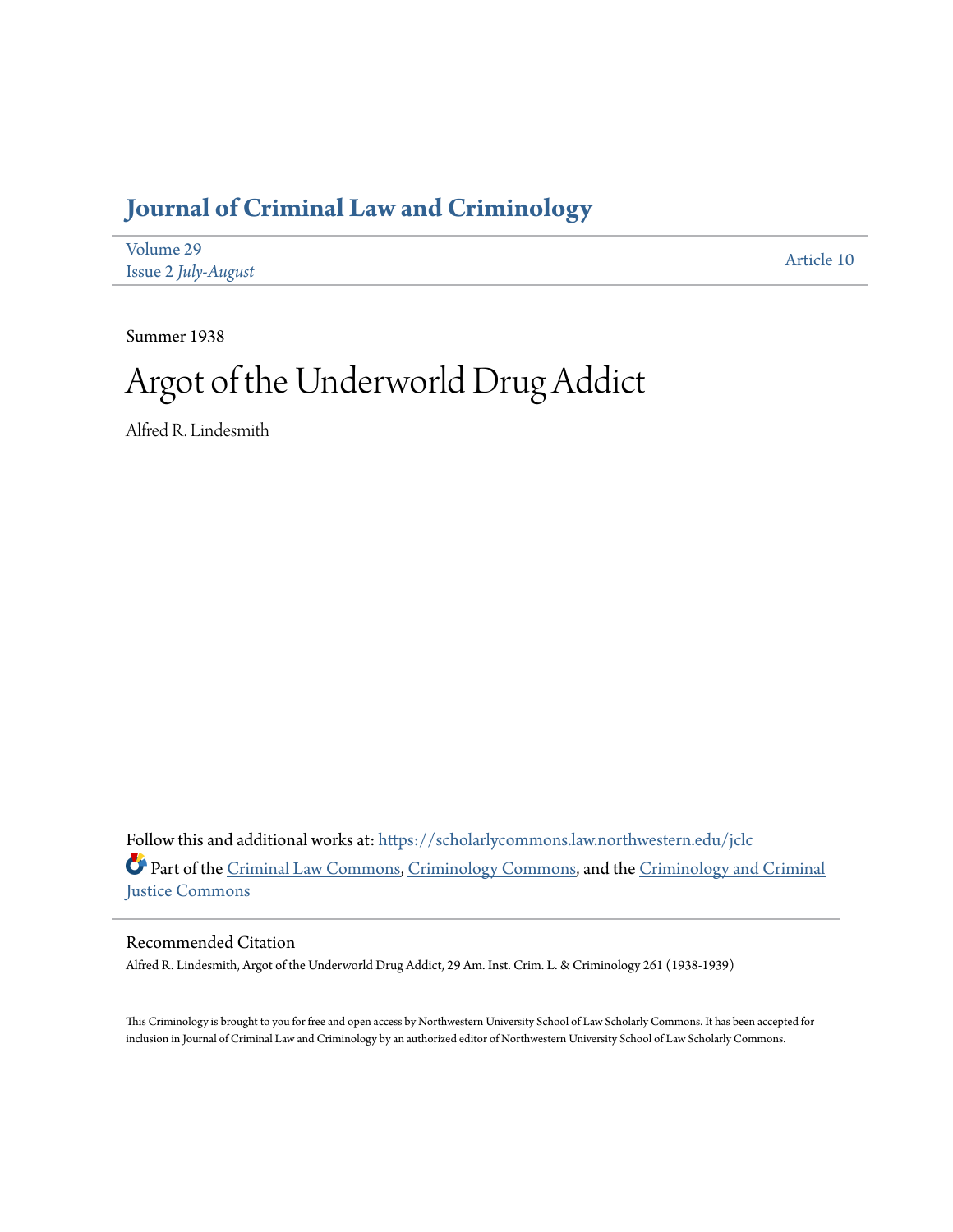## THE ARGOT OF THE UNDERWORLI) DRUG ADDICT\*

#### ALFRED R. LINDESMITHT

The argot of the American underworld addict is of such recent origin that it can scarcely be said to have a history at all. Practically all of the words and idioms used by this group have acquired the special meanings attributed to them so recently that the examination of collections of underworld languages which were made in the past do not give any help in understanding current usage among the addicts or "junkers" of today. This topic has been given virtually no attention by contemporary sociologists or linguists despite the fact that special languages of this type are of undoubted significance to both.'

It is significant that although drug addiction existed in this country many decades before 1850 no body of argot began to develop until a couple of decades after the middle of the century when opium smoking was introduced into the American underworld as something in the nature of a fashion.<sup>2</sup> The Chinese who immigrated to this country in large numbers in the decade of the fifties and thereafter, not only introduced the habit to the American underworld of the Barbary Coast, but they also left their influence upon the language which was employed by American initiates to describe the paraphernalia and experiences which are associated with the smoking of opium. This influence is still obvious today in the number of words collected in this paper which are derivations from the Chinese or corruptions of it.

The opium smokers of the later decades of the nineteenth

**\*** This compilation of argot was made in connection with a study of drug addiction conducted in Chicago under the direction of Dr. Herbert Blumer.

tDepartment of Sociology, Indiana University.

**<sup>1</sup>** With the exception of excellent pioneer work that is now being done **by D.** W. Maurer of the University of Louisville. Maurer has published a couple articles on addict argot and several others **on** other underworld argots. The criminologist will find it very instructive to examine these articles, which appeared in *American Speech.* He approaches this subject from the linguistic viewpoint.

<sup>2</sup>An anonymous writer who had been a deputy sheriff in the Black Hills during the seventies, referred in 1888 (Chamber's Journal, vol. 65, p. 654) to such terms as ((joint," "long draw," "rolling opium," "hit the Pipe" and "fiends." This indicates that the argot was already in process of formation at that early date.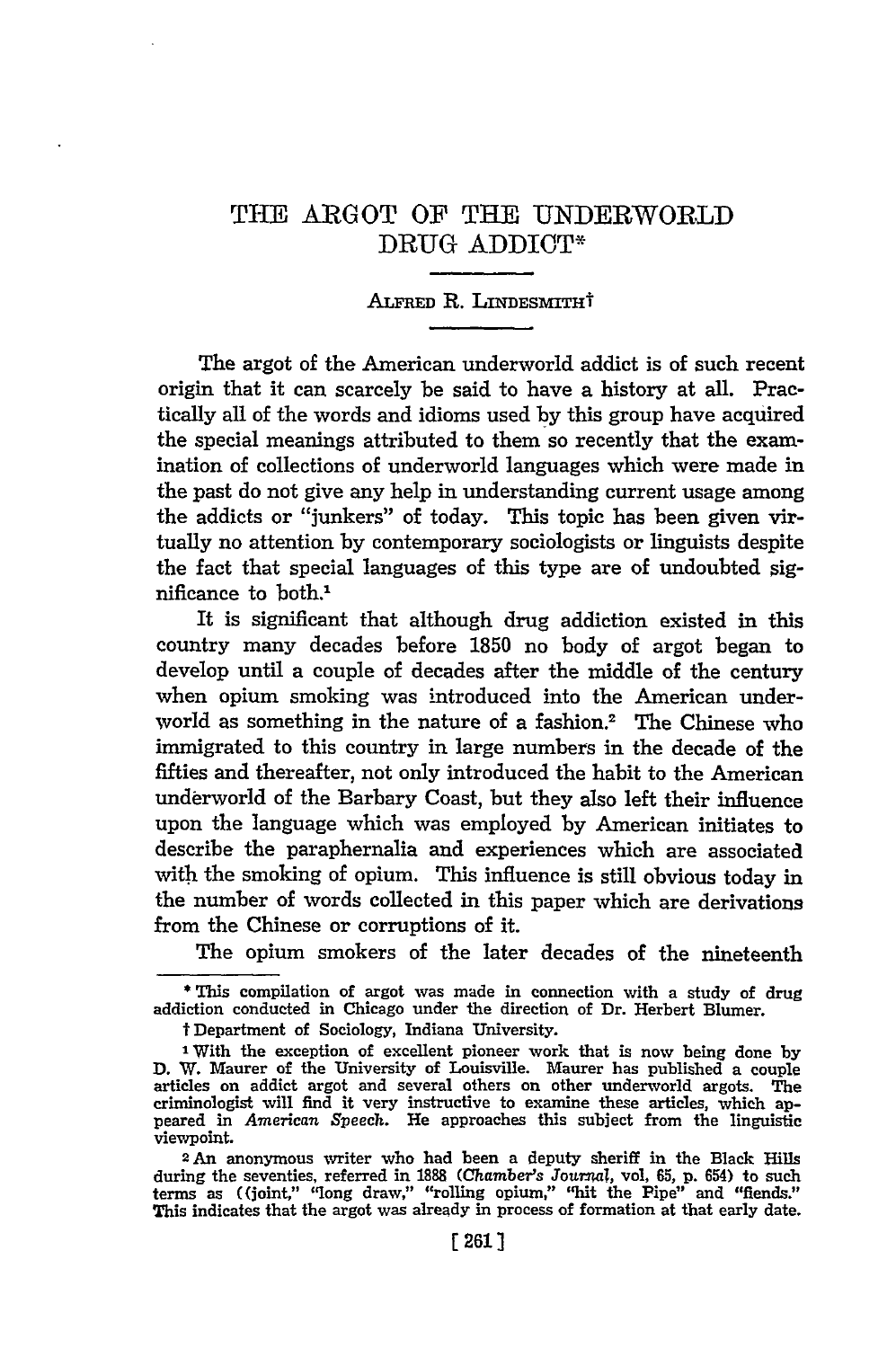century and the first two decades of the twentieth were among the elite of the underworld. They first learned the habit and *tha* ritual associated with it from the Chinese, and it was this group that first developed the lingo which is now used by virtually all types of underworld narcotic users. When smoking was stamped out, and the old pipe smoker was compelled to resort to the needle or to the sniffing of the drug, he applied the language which he at first applied only to opium smoking to his changed circumstances. Other persons who used the drug in other ways found, when they merged with the ex-smokers in the underworld, that there was already a lingo in existence among this latter group which served to meet the expressional needs associated with drug addiction and with the maintenance of a "habit." This lingo was impressed upon addicts all the more by reason of the fact that the pipe smoker enjoyed prestige in the underworld.

The shift in the opium smoker's language from a body of argot applying at first only to opium smoking to one which applied to the use of opiates in any form may be easily traced in the shifting meanings of a number of words. Thus, the term, "yen," no doubt a derivation from the Chinese, or a corruption of it, was first used to designate the opium smoker's desire for his drug during withdrawal distress.<sup>3</sup> It is now used in a general sense for the desire for any opiate during withdrawal distress regardless of how the drug is used. The terms "gowster" and "hop-head," which used to refer only to opium smokers, may now be applied to any drug user. Instances of this kind are numerous.

It is sometimes thought that underworld lingos, and the addict's lingo represent a desire for secrecy. It is assumed that the addict, wishing to communicate with a fellow addict in the presence of nonaddicts, invents an argot to meet this purpose. Nothing could be further from the truth, than this notion. The surest means an addict could employ to make his identity known would be to use the argot. To the narcotic agent this would furnish an unmistakable clue. The addict who wishes to conceal his identity, like the criminal in the same situation, uses the everyday language of people in legitimate society.

The real causes which account for the origin of a special argot are deeper and are probably akin to the causes of all language development. The addict's argot represents a need for a special

**<sup>3</sup>***Cf.* F. **J.** Masters, "The Opium Traffic in California," 25 *The Chautauquan* **(N. S.)** 54-61 **(1896).**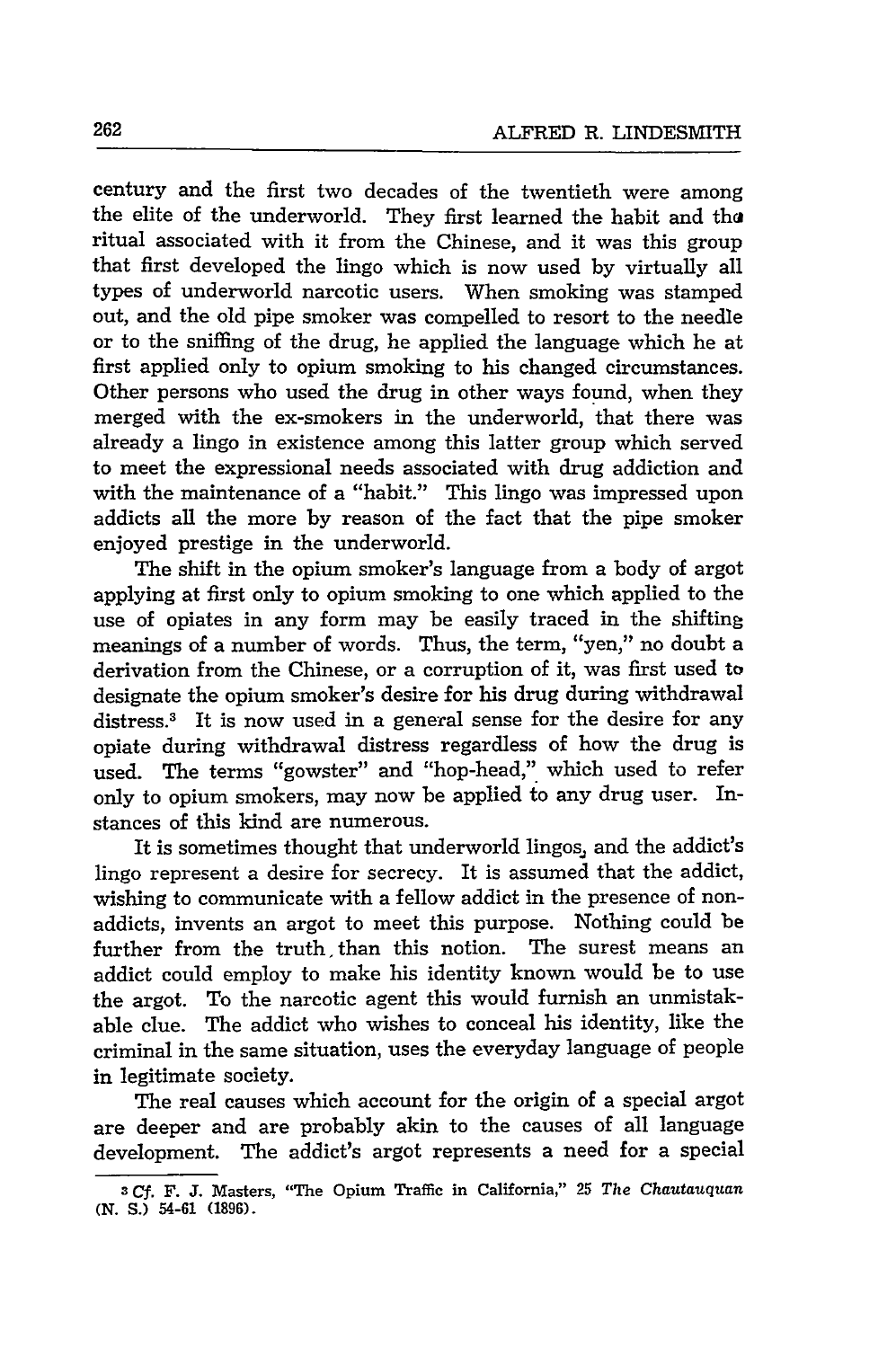#### DRUG ADDICT 263

form of expression which arises out of the peculiar experiences that are associated with the use of opiate drugs. This need is felt and becomes effective in the creation of the argot only when the persons who have these experiences become, in some sense, united and integrated into a single social unit. Addict argot arises out of the common experiences of addicts living in association with one another. As long as the drug addicts in our society were scattered throughout legitimate occupations, each one more or less unknown to others, no argot developed. In England today, where this is approximately the situation, there is apparently no argot in existence. It is only when they came together, as in our underworld, bound together by common interests and above all by the necessities of obtaining a daily supply of the drug and of outwitting the police, that a special language emerged.

We have tried to limit ourselves in this glossary to terms and phrases with special meanings for the drug-user. We have excluded those terms which are general in the underworld and are used by addicts without any meaning that is specifically connected with addiction. A number of phrases and words associated with the use of cocaine have been included because of the fact that a large proportion of opiate users have, at one time or another, used cocaine alone or in combination with an opiate. Individuals who use only cocaine are rare. Similarly, a few terms, which the addict uses exactly as they are used in the underworld generally, have been included for special reasons. Thus, we have included the verb "to boost" (to shop-lift) because this form of activity is extremely common among addicts.

We have not attempted to account for all the possible variations which can be introduced into the usual language of the addict by systematic changes such as those represented in what is known as "pig-latin" and other such devices. We have included "amdray" (pig-latin for "dram") only because it seemed to be more generally used than other "pig-latin" products. We have not taken into account the so-called "Australian" lingo nor the device which makes "mizake the mizan" from the phrase "make the man."

No word list of this kind can be complete nor can it be correct in all details for all parts of the country at once. Addict argot changes rapidly and varies from one section of the country to the next. The list which follows is substantially the argot of the Chicago addict at the time of our study. All of the words and phrases in the list that follows, with the exception of about forty which were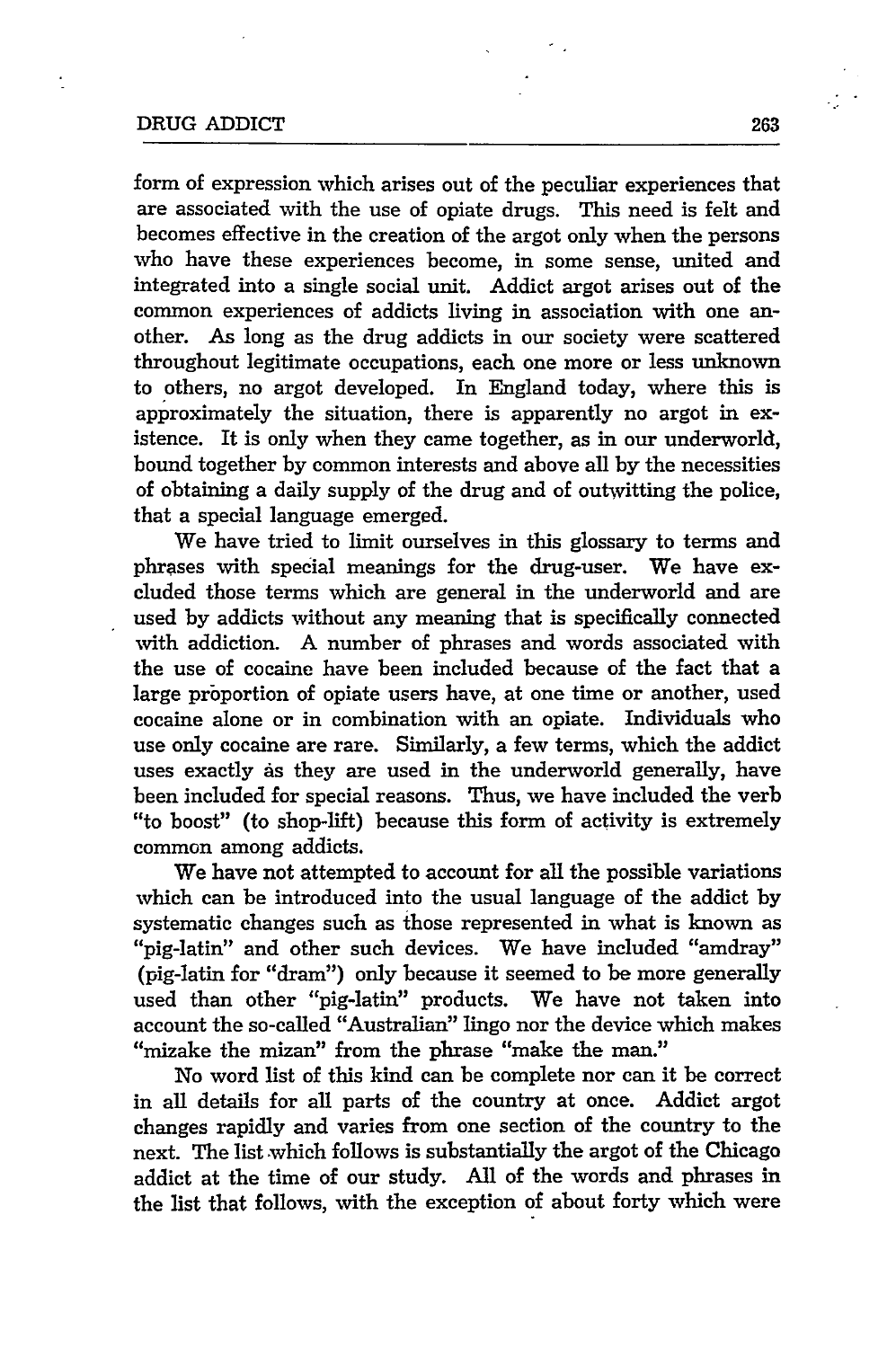taken from Maurer's work, have been checked with addicts for authenticity and for correct definition. No doubt some errors still remain. The examples cited are, in practically all cases, actual utterances of addicts with whom we came in contact.

*Abb:* An abscess usually caused by bad drugs or by an unsterilized needle. While the addict is using the drug these abscesses heal slowly but when he quits they quickly disappear.

*Add:* An addict. This term is not very commonly used. See *junker. Amdray:* A dram of narcotics. (An example of what is known as "pig-latin," wherein the syllables are inverted.)

- *Around the turn;* To be *around the turn:* To be through the severest part of the withdrawal distress, which usually comes about three days after the last dose of the drug. See *hump,* to be *over* the.
- *Away from one's habit:* To have quit using drugs. Example: "A fellow still feels pretty rotten when he is only a month away from his habit."
- *Back up,* to: See *bring up.*
- *Bamboo:* See stick.
- **A** *bang,* or to *bang:* An injection of drugs is often called a bang. To *be banging* up is to be giving oneself a shot. See *shot.* Also used as synonym of *kick,* as in "I got a whale of a *bang* out of the pipe." Also for a small amount of drugs as in, "Can you spare me a *bang?"*
- *Beat the gong:* To smoke opium.
- *Belt:* See *kick.*
- *Bendin' and bowin':* Full of drugs. See *loaded.*
- *Bernies:* Cocain contained in a remedy put out by a doctor named Bernie.
- *Big Man:* The distributor of drugs who handles large amounts and seldom goes to jail. The upper branches of the traffic are not controlled by addicts.
- *Big-shot connection:* One who peddles large amounts. The law is particularly anxious to get the *big-shot connection* but the bigger be is the more apt he is to be well protected against the law. Example: "It isn't the *big-shot connection* that does the time in the pen; it's the bird-cage hyp."

*Bindle,* a: A small amount of drugs, perhaps a couple of grains, done up in a paper. Also, a *paper, a deck, a go, a check, cigarette paper.*

*Bing, a:* A dose of the drug. See *shot.*

- *Bingo,* a: See *shot.*
- *Bird-cage hyps:* The poorer class of addicts. Also, *boots, boot-andshoe fiends.* Example: *"Bird-cage* hyps have trouble supporting their habits."
- *Bird's eye,* a: A very small quantity of drugs. Example: "When Whitey brought the cap I took just a tiny little bit-a bird's eyeand gave the rest to him."

*Bizz, the:* See *joint.*

Black *stuff:* Opium.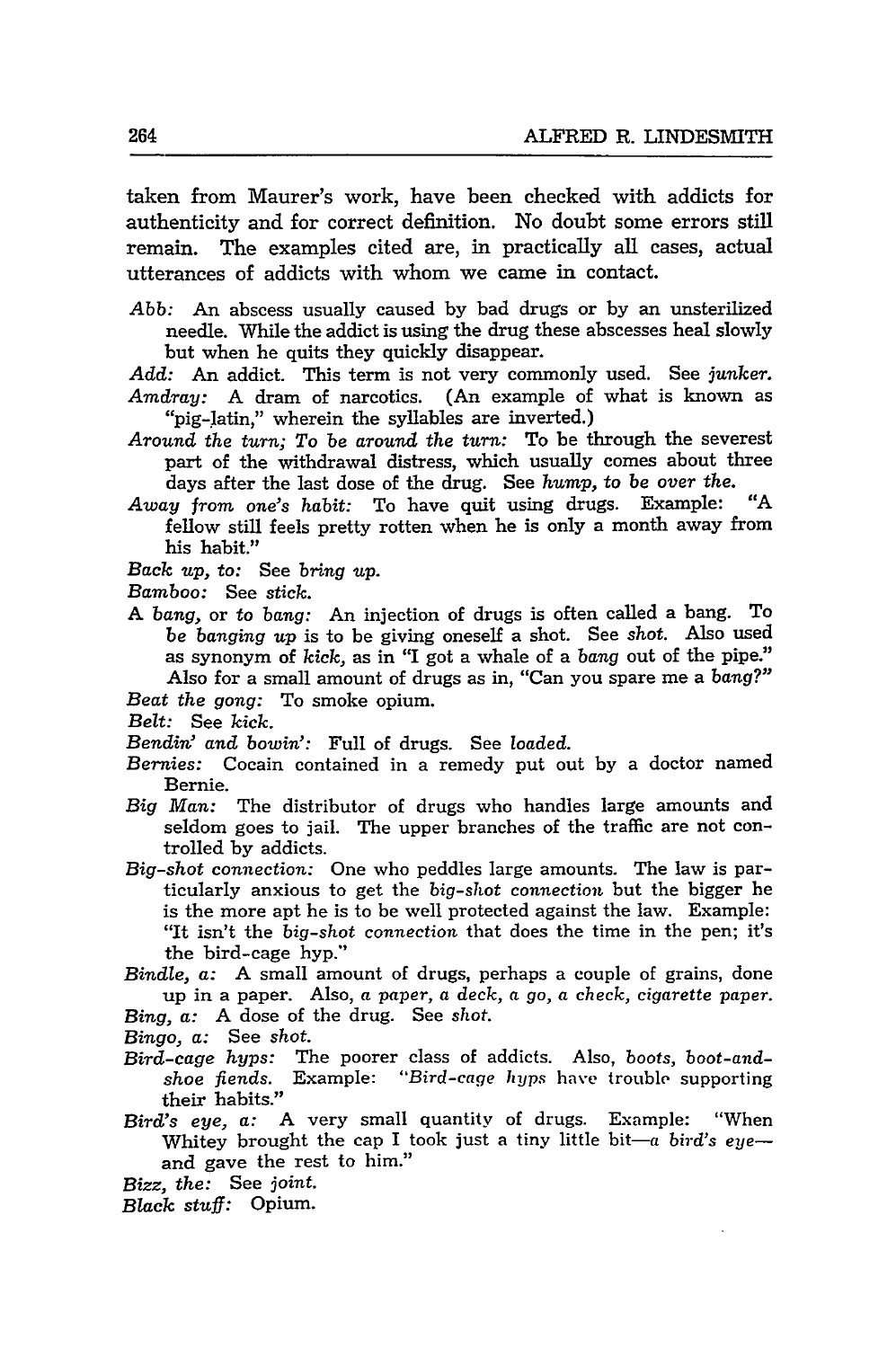*Blow:* to *blow* a shot: To waste a shot by spilling the drug or, if a vein-shooter, to miss the vein.

*Blowing:* Taking drugs via the nostrils. Also *sniffing, snorting*

- *Boo Gee:* The paper used to make the end of the medicine dropper fit snugly into the hypodermic needle.
- Boost: To shop-lift. Also to *clout* or *make* a clout. One of the most common ways of making a living among addicts. *Boosting* is the act or profession of shop-lifting which is also referred to as the *derrick,* the clout.
- Boot, *a:* See *kick.*
- *Boots,* or Boot-and-shoe *dope-fiends:* The poorer class of addicts. Also *bird-cage hyps, dugout.* Example: "The Black Maria took almost thirty boots out of the Legion yesterday to the bandhouse."
- *Break,* to; to *break* the *habit:* To quit using the drug. May also be used as follows, "I *break* my habit in the stomach," meaning that the chief withdrawal symptoms are gastric.
- *Brick:* See brick *gum.*
- *Brick gum:* Raw opium. Also called *leaf gum, mud, gum, brick, leaf. Bring up,* or *back* up, the veins: To cause the veins to stand out by tying up the arm or leg between the place where it is desired to make the injection and the heart. A little massaging also helps.
- *Brody:* See *wing-ding.*
- *Bug,* to: To inject coal oil, tobacco juice, or some other substance into oneself with a view to causing a sufficient poisoning so that a shot  $\ddot{\phantom{0}}$ of drugs may perhaps be obtained. "
- *Build* up one's habit, to: To increase one's dosage.
- *Bull-horrors:* Delusions of a person who have overindulged in cocaine and is led to believe that he hears police talking about him outside his door, or hears them trying to climb into the room through the window or the transom, etc. In general, delusions of pursuit by the law. See, for related term, *Steve.*
- *Bunk-habit:* One who likes to lie around a lay-out is said to have a *bunk-habit.*
- *"C":* Cocaine. To camouflage a sentence like **'I** want some 'C'," an addict might say, 'I'm looking for Charley"; or "I'm anxious to see some collars." Also called snow, coke. See *"H". "M".*
- *Canned stuff:* Commercial smoking opium. Also known by the name of the company as *Lem* Kee, *Li Young,* etc.
- *Carry,* to, or to *be* carried: To be supported by the drug is to be carried by it. Also to hold or he held. Example: "This shot will *carry* me for six hours."

Cartwheel: See *wing-ding.*

- *Cat-naps:* Short snatches of sleep which the addict may get during withdrawal. Also as verb to *cat-nap.*
- *Caught,* to be *caught up:* See fold *up.*
- *Cap,* a: A capsule containing drugs. They come in various sizes and at various prices. See also, a go.
- *Cement:* Any kind of drug as it passes into commerce rather than when it is used by the addict.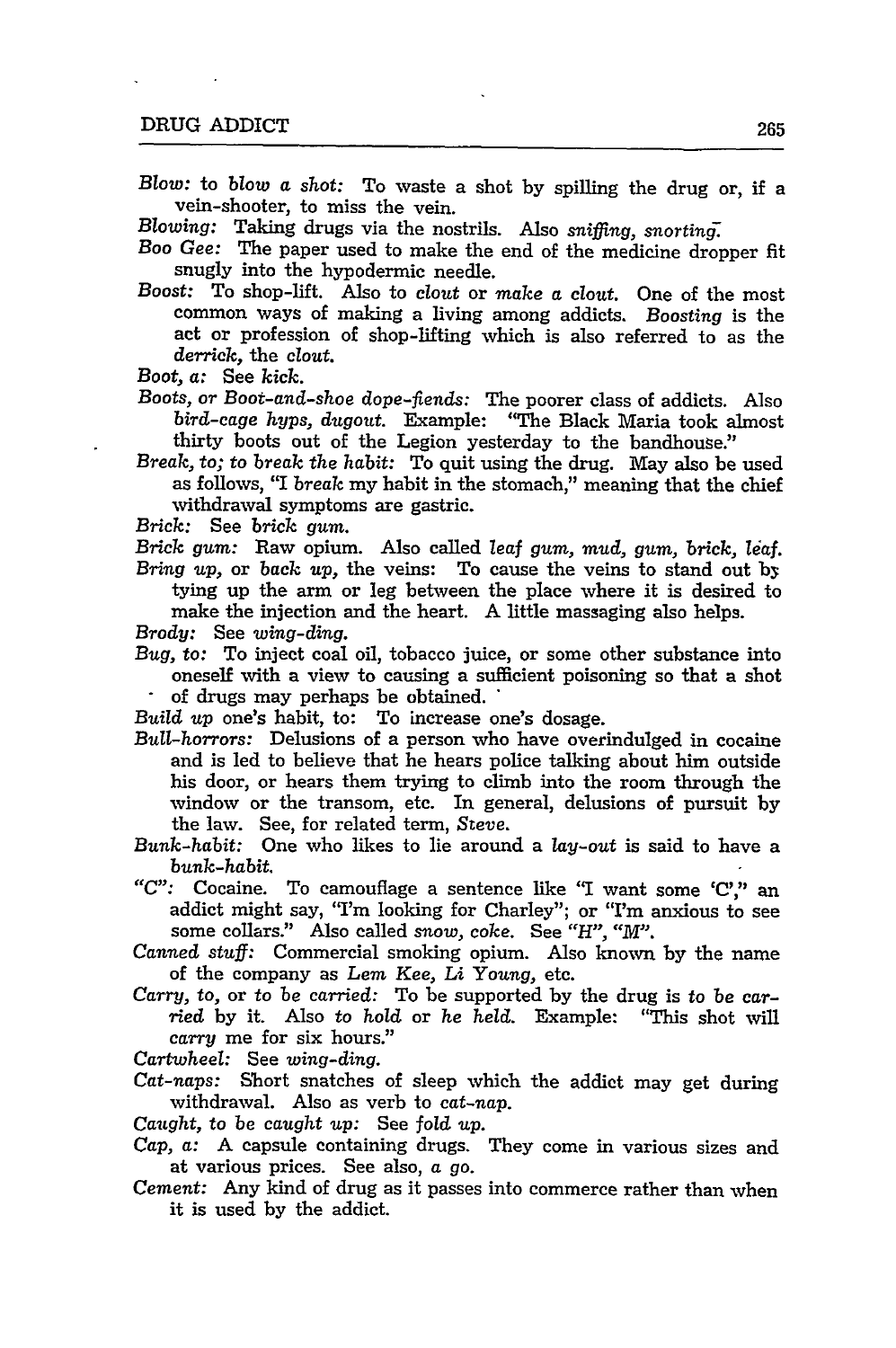*Channel, in the:* In a vein. See *vein shooting.* Example: "He can't get it in the *channel."*

- *Charged, to be:* See *loaded.*
- *Check:* See *bindle.*
- *Chef:* The person who prepares the opium for smoking. This is some-<br>thing of an art and one who understands it thoroughly is in demand. Also known as cook.
- *Chicken-shit habit:* See *chippy.*
- *Chinaman; To have a Chinaman on one's back:* To have a drug habit or to be suffering withdrawal distress.
- *Chinese needle work:* The handling or use of narcotics.
- *Chippy:* A *chippy* is one who uses a little bit now and then. It is about the same as pleasure user. See *play around, dabble, chicken-shit habit.*
- *Chuck-horrors:* A state of the addict after quitting his habit when he cannot get enough to eat and will eat anything at any time. It usu- ally develops after about a week of abstinence.
- *Cigarette paper:* A small amount of heroin or other narcotic. See *bindle.*
- *Circus:* See *wing-ding.*
- *Coasting:* Refers to the feeling of euphoria produced by a dose of drugs in the initial period of use or after a period of abstinence, or from an unusually large .dose. Example: An addict points to another addict lying on the bed and says, "He's just *coasting* along."
- *Coke:* See *"C."*
- *Cokie:* A cocaine user. Also, coke-fiend, *snow-bird, cokomo, coke-head. Cokomo:* See *cokie.*
- *Cold-turkey; to kick a habit cold turkey:* To quit using drugs without tapering off or without drugs to relieve the withdrawal. See *kick the habit.*

*Connection:* A drug peddler or distributor. Also, *pusher, shover.* See also *big-shot connection.* Example: "My connection got knocked off (arrested) last night and I'm looking for another one."

*Connection-dough:* See *score-dough.*

- *Connector:* One who acts as go-between, between the drug user and the peddler-for a price. See *on the send.*
- *Cooker:* The receptacle in which the drug is dissolved and heated prior to being drawn into the medicine dropper.
- *Cook:* See chef.

*Cookie:* Opiate addict. See *junker.*

- Cotics: Narcotics. See *junk.*
- *Cotton, the:* A small piece of cotton through which the drug solution is drawn up into the medicine dropper so as to strain out material which might cause needle trouble. *To ask for the* cotton is to attempt to borrow an addict's cotton and wring it out to get a little of the drug solution. *To be using one's* cotton is to have difficulty in making enough money to buy a sufficient supply of drugs. This is also expressed by saying, *"I'm down to the rinsings."*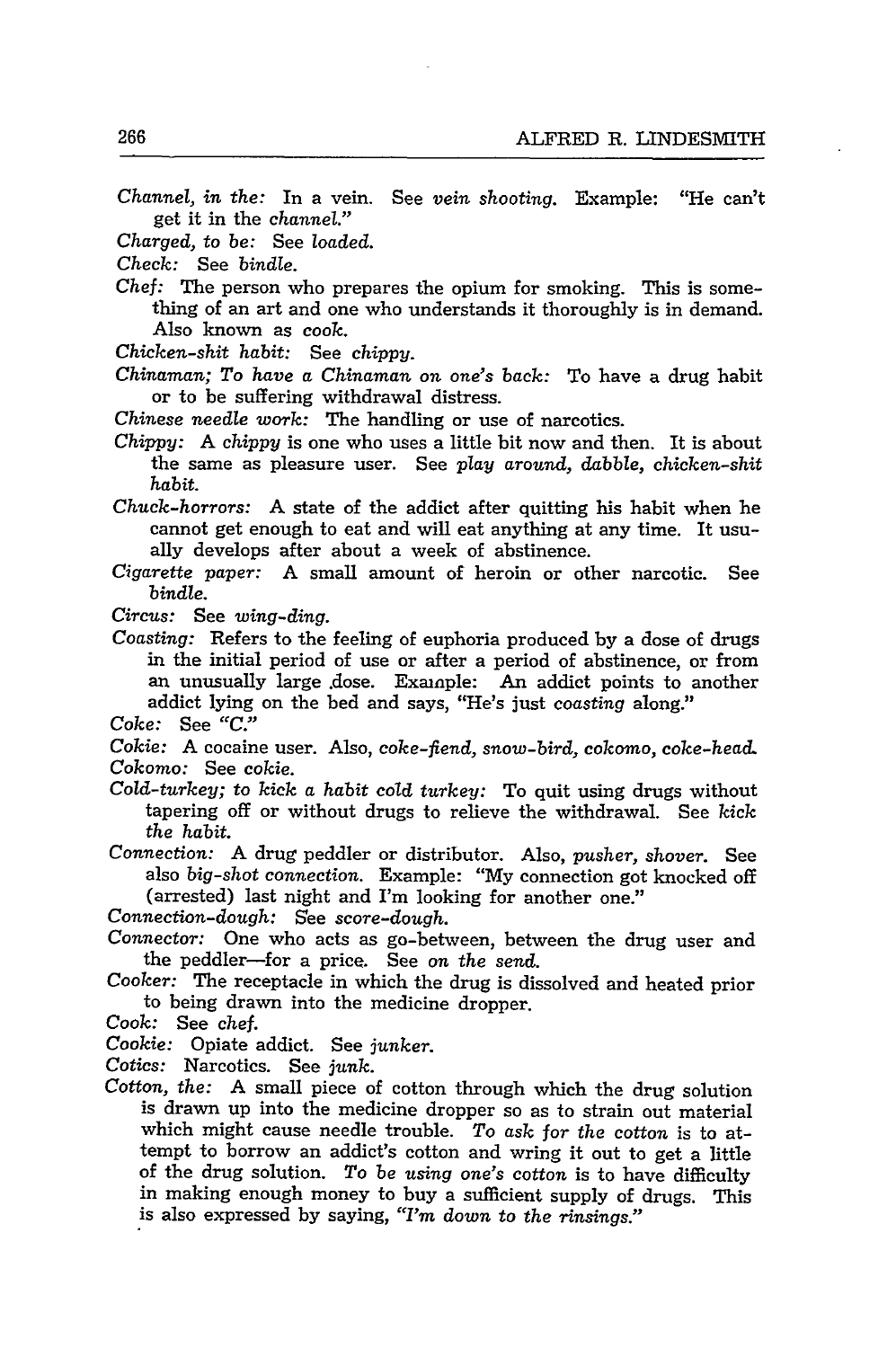- Cotton *brothers; M. & C.* Cotton: Used in reference to the cotton used in giving an injection. It absorbs enough drugs so that in a prison, for example, it will be in popular demand **by** addicts for the purpose of wringing it out and injecting whatever solution is obtained. Example: "Where are the Cotton brothers?" *"Is Charley Cotton* around?"
- *Cotton habit:* A small habit often sustained or partially sustained by begging more prosperous addicts for their cotton. See cotton, rinsings. Addicts who are too poor to afford a capsule by themselves may club together with another addict who, let us say, furnishes one half of the price of a capsule and has a joint. **If** the other addict had no joint, the cotton might be used in payment for the rental of the *joint.*

Croaker: A doctor. Also blood-sucker.

- *Cube,* a: A cube of morphine (heroine comes in caps) containing perhaps two or three grains. Referred to as a block in some localities.
- *Cut,* to: To adulterate drugs. Morphine, which ordinarily comes in cubes, is cut before being put up in cubes, whereas heroin, which is usually sold in capsules in powder form can be cut almost indefinitely. It is said that much of the heroin sold on the streets of Chicago is only between 10% and 20% actual heroin. Morphine is sometimes sold in capsules in some localities.
- *Cutered* pill: A strong and unpalatable pill obtained when the bowl of the opium pipe becomes too hot or too full of yenshee.

*Dabble:* See *play* around.

- *Deadwood:* To be arrested by a narcotic agent directly rather than through the intervention of the stool pigeon.
- *Deck,* a: See bindle.

*Dinghizen:* See dripper.

- *Dingus:* See dripper.
- Dope: Drugs. This term is seldom used in this way by drug addicts. *Junk* and stuff are preferred. See junk.
- Dope-fiend: A drug addict. Also gowster, junker, *hophead,* smecker, user, cookie, etc. See junker. On first use of term see pipe-fiend. Dope-hop: A term sometimes used in prison for drug addict.
- 

*Do-right Johns:* See square-john.

*Do-right-people:* Non-addicts.

- Dream-stick: See stick.
- Dripper: An eyedropper or medicine dropper. Also called dingus, fake, fake-a-loo, dinghizen. Example: "The dripper leaked and I blew the shot."
- *Drive:* See *kick.*
- Drive *in,* to: To get narcotics to an imprisoned addict.
- Dugout: An addict who has come to the end of his resources. See boot-and-shoe dope-fiend.
- Dynamite: Unusually strong drugs.
- *Engine:* Outfit for smoking opium. See lay-out.
- Eye-opener: The first injection of the day, sometimes taken before getting up. This injection produces more marked effects than any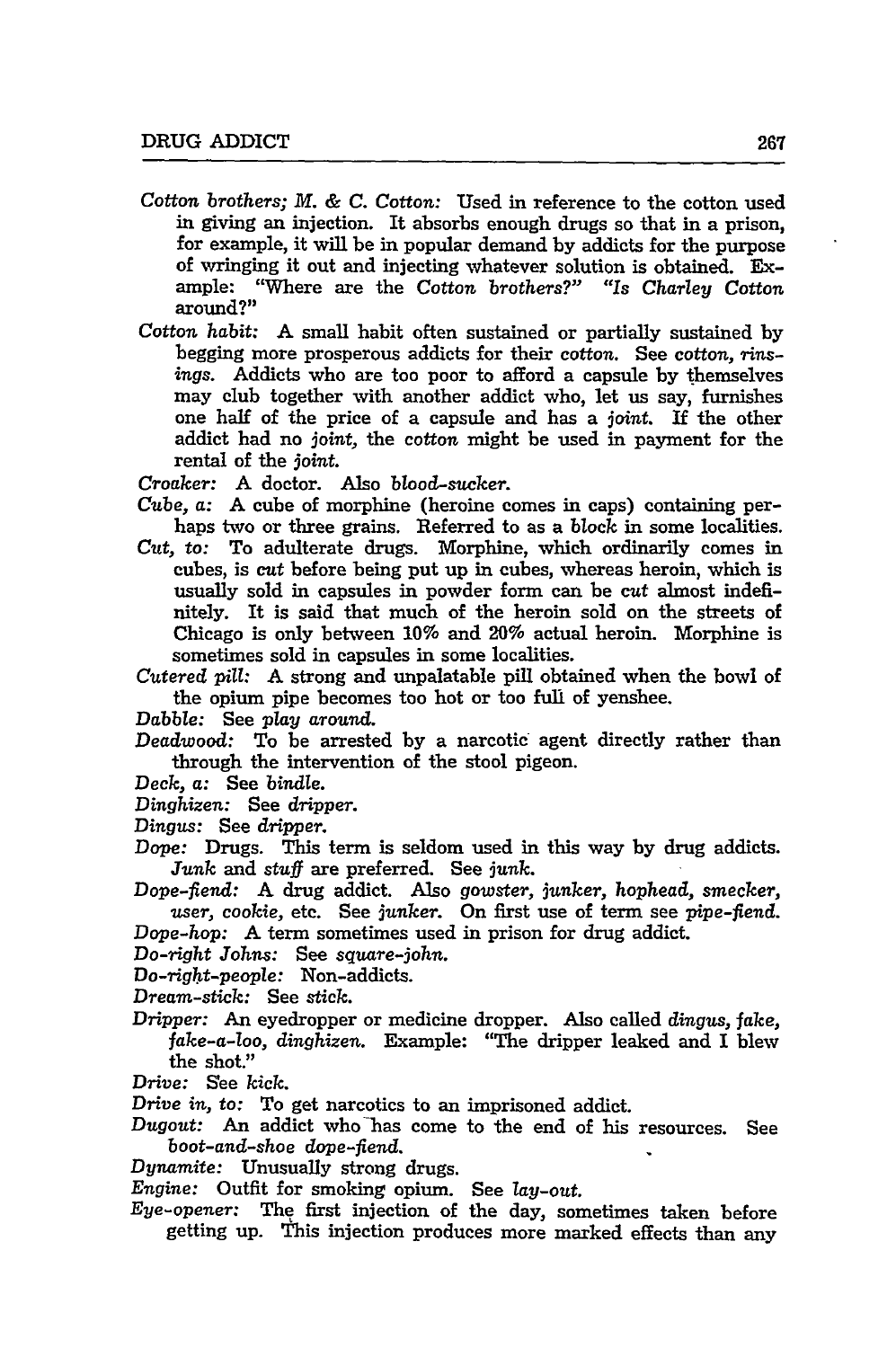because the effects of the drug have worn off during the night and the addict wakes up "sick."

*Fake, the:* See *dripper.*

*Fake-a-loo:* See *dripper.*

- *Figure-eight:* A *wing-ding* or feigned spasm of some kind for the purpose of getting drugs. See *wing-ding.*
- *Finger-of-stuff:* A finger stall filled with drugs, usually for smuggling purposes. The drugs cannot become damp and the stall may be concealed by swallowing, for example. This is the standard method of concealing drugs smuggled into prison. A condon may also be used.

*Fire,* to: To inject drugs hypodermically. See *shoot.*

*Fire-plug:* See *high-hat.*

- *Fix,* to: The act of taking drugs in any manner. Also *get the habit off.* Also to take enough drugs to restore the addict **to** what he regards as his normal state. Example: "Let's stop in the hotel and fix.". *"I* drank enough Paregoric to halfway *fix* me." Also, to get one's *yen* off.
- *A fix:* See *shot.* Also of more general application to the act of taking drugs in any form. See *to fix.*
- *Flipped* or to *flip:* To knock unconscious with a dose of some sort of drug-narcotics or others. The *hot shot* kills the victim; it does not *flip* him.
- Fold *up, to:* To quit using drugs. *To be washed up, to be caught up, to be on the up-and-up.*

*Frame a twister:* See *wing-ding.*

*Full of poison:* See *loaded.*

- *Geed up:* See *loaded.*
- *Gee-fat:* The lining of an opium pipe.
- *Gee-rags:* Used to make the bowl of the opium pipe fit tightly into the saddle.
- *Geezer, a:* See shot. A *geezer* is usually a small shot.
- *Get the habit off:* To alleviate withdrawal and the accompanying desire for the drug by a dose of it. See to *fix.*
- *Go, a:* A small amount of drugs or an amount sufficient for an injection. It may also refer to a *cap* (capsule) or a *paper* of drugs. See also *bindle, short go, deck, a bird's eye, a bang.*
- *God's medicine:* the drug. A term which is used chiefly in the West. See *stuff, junk.*
- *Going in the skin:* See *skin-shooting.*
- *Gonger:* See *stick.*
- *Gonger:* opiate derivative drugs. A term which is used chiefly in the West. See *stuff, junk.*
- *Gongola:* See *stick.*
- *Goods:* Drugs. A term used by big dealers. Also *merchandise.* Big dealers always use these terms in speaking of narcotics.
- *Cow:* See *hop.*
- *Gow-head:* See *junker.*
- *Gowing:* See *Yenshee-gow.*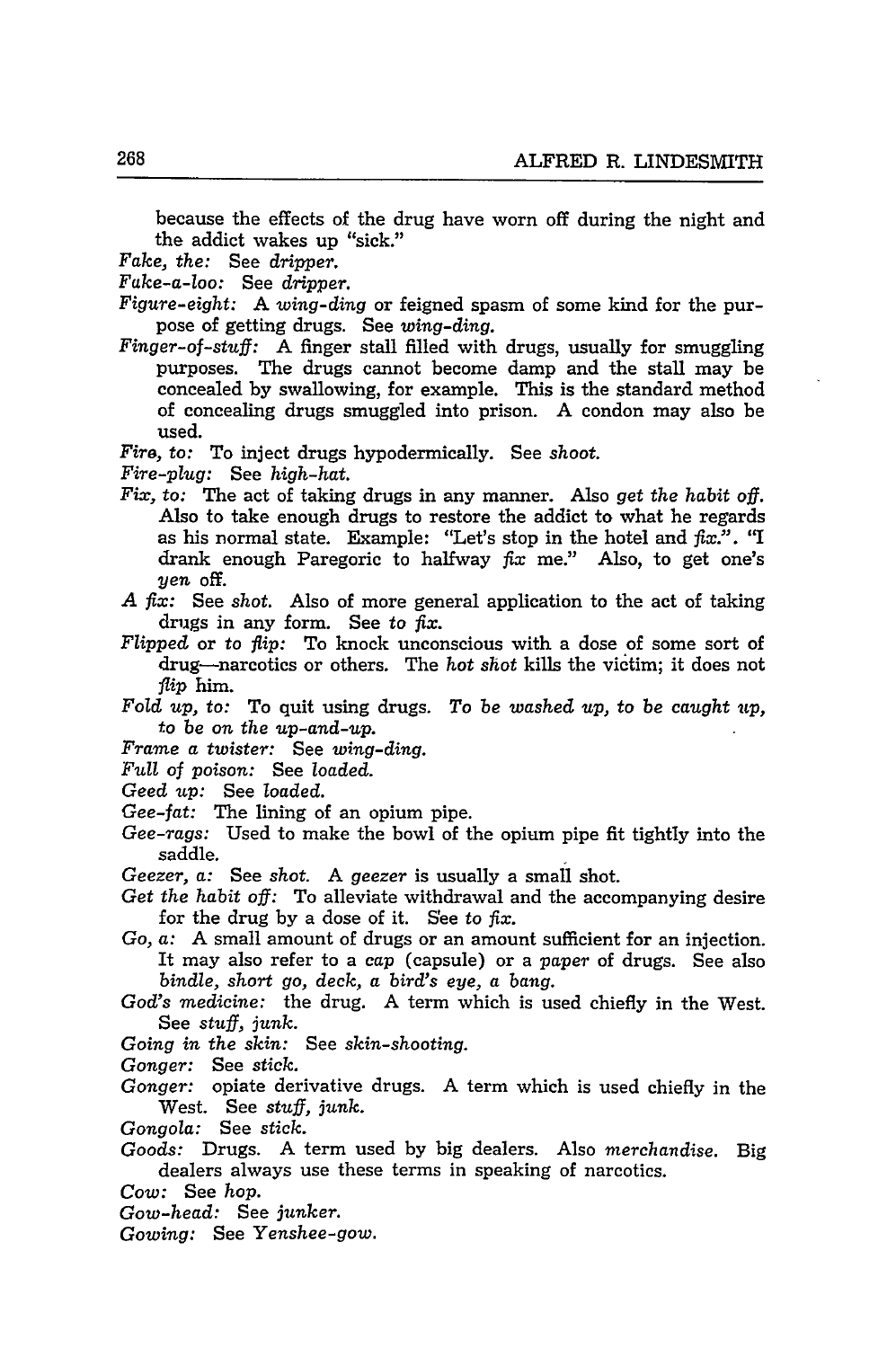*Gowster:* **A** drug addict. May also be used to designate an opium smoker only. It was first used this way exclusively and later extended to addicts in general as opium smokers turned to the hypodermic needle. See also *junker,* dope-fiend, *hop-head,* user, smecker, cookie, etc.

Grease: Set hop.

 $\boldsymbol{\Omega}$ 

Green ashes or green *mud:* Ashes left from incompletely burned opium. Grocery *boy:* A hungry addict not particularly in need of drugs.

*Gum:* Raw opium. See *brick gum.*

- *Gun:* hypodermic outfit. See joint. A *gun* is also a pickpocket or cannon.
- Gutter: An addict who injects the drug intravenously.
- *"H":* Heroin. To camouflage a sentence like, "Where can I buy some 'H'?", an addict might say, "Where can I find Harry?"
- *Habit,* a: Addiction to drugs. Also used to indicate the sickness caused by the lack of drugs; "my *habit* is on," or "my habit is coming on," or "I'm beginning to feel my *habit"*
- *Harpoon:* The hypodermic needle. Also called *spike, the* point, *Bay* State, *nail, luer.*
- *High:* To be excessively full of drugs. 'He is *high,"* or "He is higher than a Georgia pine." "She is as high as a steeple." See also *lit up,* geed *up,* polluted, *full of poison, steppin' high, leaping, leapin' an' stinkin', purring, purrin' like* a cat.

*High-hat:* A large pill of smoking opium (hop). Also called a *fire-plug. Hip,* to be on the hip: To be smoking opium. See *laying on the hip.*

*Hipped:* To have had one's hips become of unequal size through long continued smoking of opium in the reclining position.

*Hit* the *gow,* or *hit* the *stuff:* To be addicted to narcotics.

- *Hit,* to, or to be hit: Refers to the effects of a shot as they begin to be felt. Example: "That shot hit me like a ton of brick."
- *Hitch* up the reindeers: To be about to use cocaine. Also to go on a *sleigh ride.*

*Hitting* the *stuff,* or hitting *junk:* To be using narcotics.

Hocus: The drug in solution.

- *Hold,* to: To support. As in, 'Two one grain shots a day will hold me.' Also, to carry.
- *Holding,* to be: To have drugs to sell on one's person. Thus an addict who wishes to buy some will inquire, "Are you *holding?",* of the peddler from whom he wishes to buy.
- *Hooked,* to be: To be addicted, or to have used drugs long enough so that when one stops the withdrawal illness will ensue. Thus, if one has been given drugs in ignorance and does not know what the withdrawal sickness is caused by, an addict might say, "You're hooked and don't know it." It may also be used in reference to relapse, as "One shot is enough to get a junker hooked again." It means that for one who has once been addicted one injection is sufficient to cause him to continue to use it until he is "really hooked."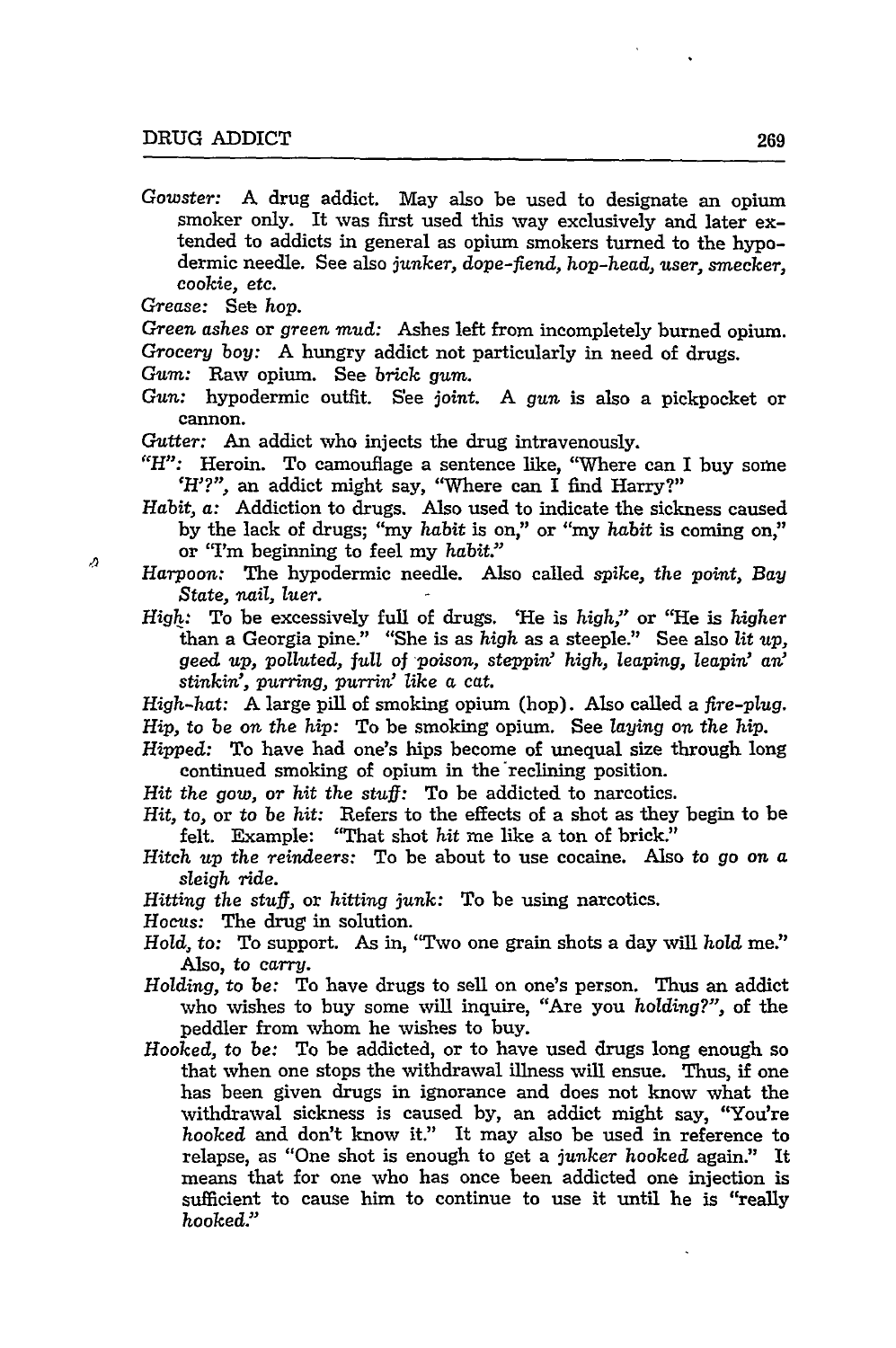$\blacksquare$ 

| Hoosier fiend: An inexperienced or ignorant addict or an ex-working-<br>man who has become addicted.                                                                                                                                                                                                                         |
|------------------------------------------------------------------------------------------------------------------------------------------------------------------------------------------------------------------------------------------------------------------------------------------------------------------------------|
| Hop: Smoking opium. Also called grease, skamas, gow, tar. Also used                                                                                                                                                                                                                                                          |
| as general term for opiates.                                                                                                                                                                                                                                                                                                 |
| Hop-head: Originally used to designate opium smokers only, but now<br>sometimes used for addicts in general. See also hop, hop-joint. See<br>junker.                                                                                                                                                                         |
| Hop-joint: A place where opium is smoked. See lay-down joint.                                                                                                                                                                                                                                                                |
| Hop-toy: Any opium container regardless of size.                                                                                                                                                                                                                                                                             |
| Hot-shot: An injection of a poison in place of the drug. An informer<br>who begs for a shot may, for example, be given strychnine in place<br>of heroin.                                                                                                                                                                     |
| Hump, to be over the: To be passed the severest part of the withdrawal<br>symptoms. Also to be around the turn.                                                                                                                                                                                                              |
| Humming-gee bowl: The bowl of an opium pipe which is said to be<br>made of a piece of human skull.                                                                                                                                                                                                                           |
| Hyp or Hypo: Addict who uses a hypodermic needle. Also called,<br>jabber, hyposmecker. Also an abbreviation for "hypodermic" as it<br>is used in hospitals, as in the sentence, "When I took the cure they<br>gave me sterile hypos for three days after I was off junk."                                                    |
| Ice-tong doctor: An illegal practitioner who also sells dope.                                                                                                                                                                                                                                                                |
| Iron cure: To kick the habit cold turkey in a jail or prison. The Chi-<br>cago Bridewell sent addicts to work in the stone quarry when they<br>were kicking their habits. This practice is variously spoken of as the<br>iron cure, the steel and concrete cure, or the quarry cure.<br>Ice-cream habit: See week-end habit. |
| Jab, to: To use drugs hypodermically. Also to shoot. Example: "I've                                                                                                                                                                                                                                                          |
| smoked and I've <i>iabbed.</i> "                                                                                                                                                                                                                                                                                             |
| Jaboff: The feeling of exhilaration following a vein shot. Refers to the<br>immediate physical impact. See also hit.                                                                                                                                                                                                         |
| Jabpop: See shot.                                                                                                                                                                                                                                                                                                            |
| Jabpoppo, a: See shot.                                                                                                                                                                                                                                                                                                       |
| Jam: An over dose of dope.                                                                                                                                                                                                                                                                                                   |
| Jammed up: See high.                                                                                                                                                                                                                                                                                                         |
| Joint: A hypodermic outfit. It usually consists of a medicine dropper,<br>a hypodermic needle, a small receptacle such as a spoon or the top<br>of a tobacco can in which the drugs are dissolved and cooked, and<br>a little piece of cotton through which the solution is drawn up into                                    |
| the medicine dropper so as to strain out any material which might<br>cause needle trouble. Also called, lay-out, factory, machinery, gun,<br>artillery, the works, the business, the bizz. Also refers to opium<br>smoking equipment. See lay-out.                                                                           |
| Jolt, a: An injection of drugs. See shot.                                                                                                                                                                                                                                                                                    |
| Joy-pop: A shot taken by a person who has not been addicted or by<br>one who has been addicted and intends to take one or two shots<br>and then quit. See pleasure-user.                                                                                                                                                     |
| Joy-popper: See pleasure-user.                                                                                                                                                                                                                                                                                               |
| Junk: Opiate derivative drugs and cocaine. Also stuff, dope, smeck,                                                                                                                                                                                                                                                          |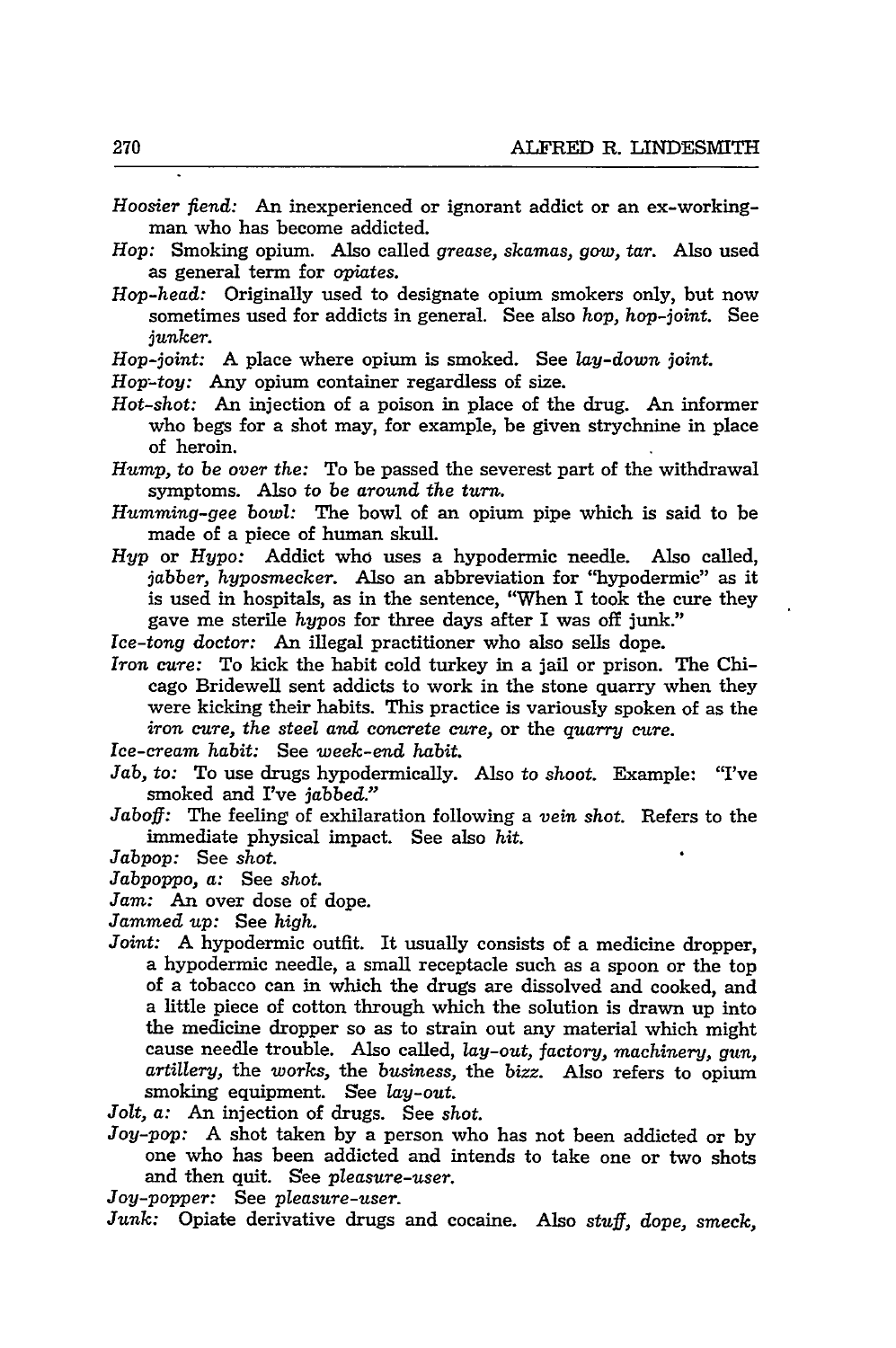*hocus, gee,'gow, cotics,* mo-jo. *Junk* and stuff are the preferred terms.

*Junker:* The most commonly used term for drug addicts in general. Other terms for the same are *gowster,* dope fiend, hop-head, smecker, *user, gow-head,* cookie, dope-hop, *yenshee-quay.*

*Junk hog:* An immoderate user.

Keyster *plant:* A finger stall with drugs in it concealed in the rectum. Any drugs so hidden are in a keyster plant. See *finger of stuff.*

Kick: The sensation derived from the use of the drug. Also *drive,* boot, *belt.*

- Kick-back: The addict's relapse into his habit after a period of abstinence.
- *Kicking the gong* around or *kicking it around:* Smoking opium. See *laying on the hip.*

*Kick the habit:* to quit using drugs. Example: "They threw me into a cell in the band-house and I kicked her cold turkey.

Knocker, a: A person opposed to the use of drugs.

- *Lamp-habit:* One who likes to see the lamp lit all the time (the lamp used in opium smoking) is said to have a *lamp-habit.*
- To *laugh and* scratch: To use drugs. Refers to the fact that large initial doses of drugs, and especially if taken intravenously, cause an itching sensation.
- *Lay-down joint:* A place where one can go to smoke opium, and where all necessary apparatus is supplied-for a price. Also *hop-joint.* Sometimes abbreviated as *lay-down,* as in, "Let's find a *lay-down."*
- *Laying on the hip:* The act of smoking opium. Also spoken of as *kicking the gong around, pufing, kicking it around, rolling the log.*
- *Lay-out:* An outfit for smoking opium. Also *joint,* the factory, the *engine, business, saddle,* and *bridle.* Also refers to a hypodermic outfit. See joint, *factory, gun, artillery,* the *works,* the business, *machinery,* the *bizz.*

Leaf *gum:* See *brick gum.*

*Leapin'* and *stinkin':* See *loaded.*

- *Leaps:* Experiencing of hallucinations from the excessive use of cocaine.
- *Lemon-bowl:* The bowl of an opium pipe which has a lower half consisting of half of a. scraped out lemon. An orange may be used in place of a lemon, in which case it is an *orange bowl.*
- *Lipping the* dripper: To test the medicine dropper by sucking the air out of the dropper and making it stick to one's lip.
- *Lit up:* To be excessively full of drugs. Example: "At the trial the stool-pigeon was *lit* up like a church." See also *high, geed up, polluted,* full of poison, loaded.
- *Loaded:* Full of drugs. Example: "Have you got your load?" "You're loaded to the gills." Also geed up, *high polluted,* leapin', steppin" *high, full* of poison, *charged, lit up, purrin', purrin' like a cat, leapin' an' stinkin',* bendin' and *bowin'.*

*Lobb:* See *lobby-gow.*

*Lobby-gow* or *Lobb:* One who hangs around and runs errands.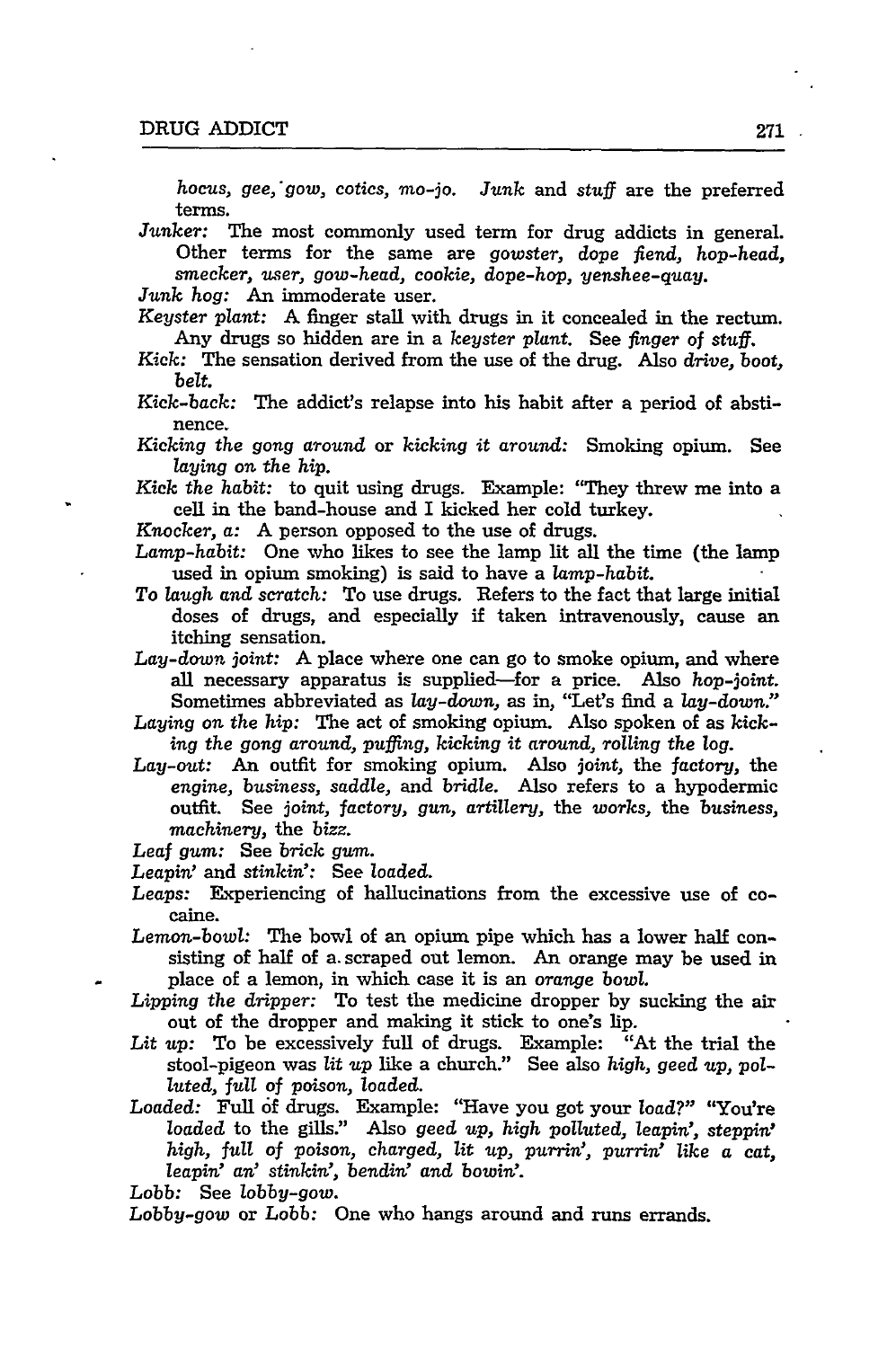*Log:* See *stick.*

- *"M":* Morphine. An addict speaking to another addict and desiring to camouflage might say, "I'm waiting for Martha"-meaning "I'm waiting for some morphine." This device is at once understood by practically any addict and is used with many variations. See *"H".*
- *Main-line:* A vein. To *main-line* a shot: To make an injection intravenously. Example: "If you can *main-line* a cube of the stuff I put out you can have it. It will be on the house."

*Make a* spread: See *§prea4 the* joint.

- *Margin men:* Dealers( or runners who have- no money invested in the goods but use sonie other person's bank-roll. They will make a trip with drugs on a short margin. They have nothing at stake but their liberty, which, of course, is not a small item.
- *Mark a connection,* to, or *mark for a connection:* To take note of an individual who is peddling drugs so that one may in the future resort to him.

*McCoy:* Chemically pure drugs.

*Medicine:* The drug. Sometimes spoken of as God's *medicine.* Example: "Do you want to take your *medicine* here?"

- *Meter,* a: See *wing-ding.*
- *Meet,* a: *An* appointment. Example: "I have a *meet* with a connection to score."
- *Miss Emma:* Morphine.
- *Monkey:* a habit, as in "I have a *monkey* on my back." Usually used when one is sick for lack of drugs. Also, I have a *Chinaman* on my back.
- *Mount Shasta, to be from:* To be addicted to drugs.
- *Mouth habit:* An oral drug habit. See scoffing.
- *Mud:* See *brick gum.*
- *Nail:* A hypodermic needle. See *harpoon.*

*Narcotic-bulls, narcotic coppers:* Narcotic officers.

- *Needle-fiend:* A hypodermic user. See *Hyp.* Also, one who likes to dally with the needle when making an injection or who has a desire to prick himself with a needle or be given sterile hypos after he is off the drug.
- *Needle-habit:* A hypodermic drug habit. May also be used to designate the desire which drug addicts sometimes express, immediately after having been taken off the drug, to merely prick themselves with a needle or to be given sterile *hypos.* This desire may also be called a *needle yen.*
- *Needle-shy:* To be squeamish about inserting the needle into oneself or about watching the process. This state of mind may be permanent or just a temporary revulsion.
- *Needle-trouble:* To have trouble with the hypodermic needle in making injection, as, for example, to have it stopped up with foreign material or to have it break off. See *point-shot,* cotton.

*Needle-yen:* See *needle-habit.*

**Off,** to *be:* Not to be using drugs.

*Oil burning habit:* A big habit.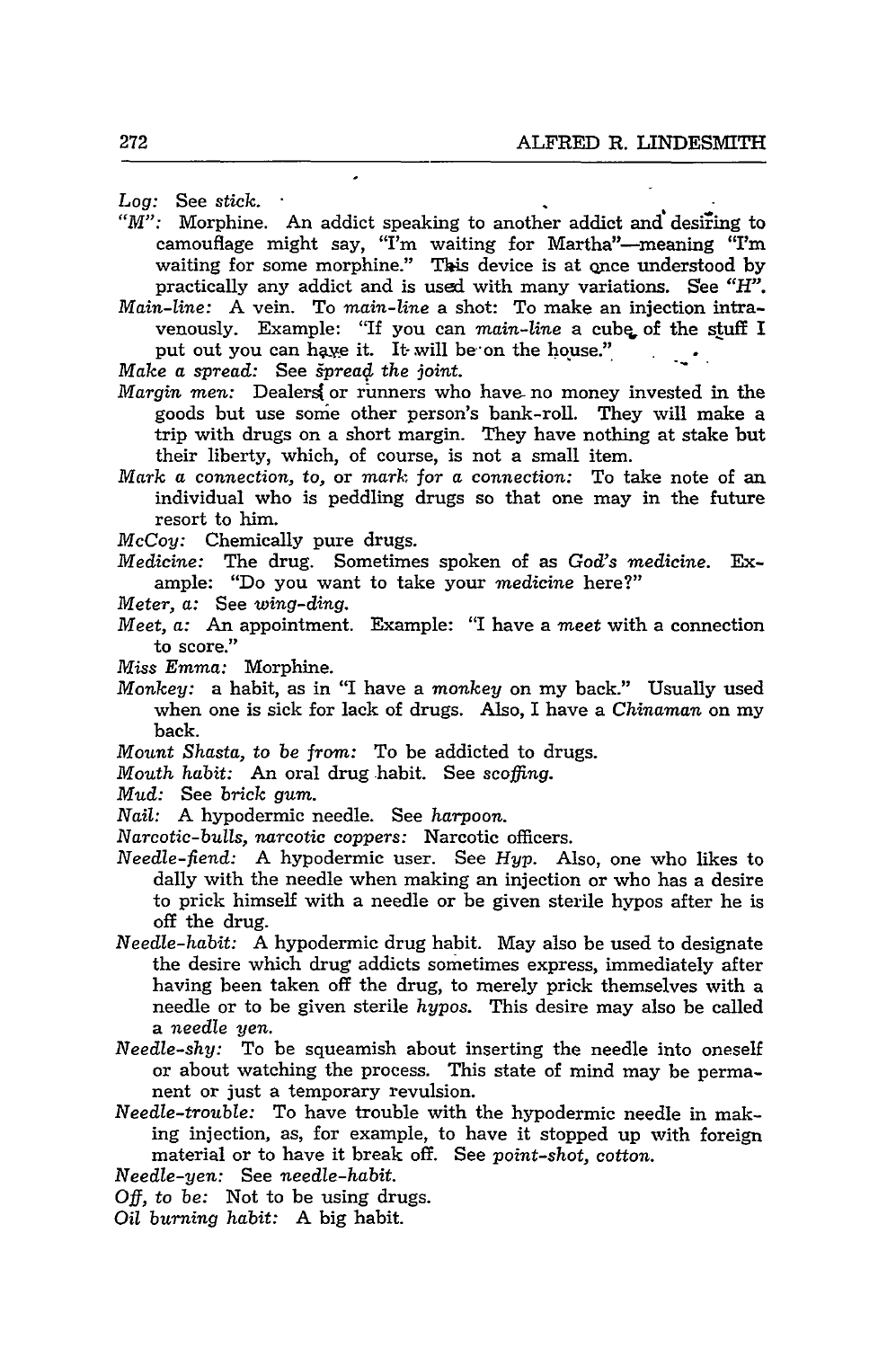*On,* to be: To be using drugs.

*Orange-bowl:* See lemon-bowl.

- *Paid off in gold:* When an under cover narcotic agent has persuaded an addict to sell him some of the drug and has then flashed his badge he is said to have paid *him off in gold.*
- *Panic:* Scarcity of drugs, usually caused by the arrest of a big peddler. Example: "The heat's on. Connection blowed up. There's a *panic* on."

*Panic-man:* An addict suffering from withdrawal distress and therefore desperately in need of the drug.

- *Paper, a* paper of stuff: See bindle.
- *Peter:* Knock-out drops which are given an addict when he is *flipped* or *taken.*
- *"P. G.":* Paregoric. A drug store preparation containing about 1.9 grains of opium to the fluid ounce, used by addicts in case of a shortage of heroin or morphine. They usually drink it and sometimes they boil it down and inject the concentrated residue with a hypodermic outfit.

*Picked up:* Under the immediate influence of narcotics.

- *Pick-up:* A pick-up is an injection of drugs. See *shot. To pick up* is to give a shot. Example: "He didn't feel right because he missed his morning *pick-up."* "I will pick *you up."*
- Piddle: Hospital. Also poggy.
- Piece, a: An ounce of drugs. Also *half* a piece, *fourth* of a piece, *an* eighth, etc. Also, O.Z. or just O. Example: "Give me three pieces and *an eighth."* or "He's a piece man."
- *Pill:* Opium as it is consumed on the bowl of the pipe. Also yen-pok.
- *Pin-shot:* An injection of drugs made by simply using a pin or other sharp instrument to make a large enough wound so that the end of the medicine dropper may be inserted directly when the injection is made. This is known as a *penitentiary shot.*

*Pin-yen:* Opium. A term presumably derived from the Chinese.

Pipe-fiends: See smokers. Opium smoking originated in the United States as an underworld practice, or fad, approximately in the 1850's and the term "fiend" appears to have been employed to designate the habituees almost from the very beginning. It was later extended in application to all addicts.

Pipies: See *smokers, pipe-fiends.*

- *Plant:* A concealed supply of drugs or of equipment for using them. Also stasch.
- *Playing around:* When an addict has been off the drug and begins to use a little now and then, usually with the intention of being very careful not to get hooked, he is said to be *playing around* or dabbling. In the vast majority of cases such a person becomes addicted again. See also *chippy.* Examples: "I know a man who works in the City Hall who used to be hooked on the pipe and has *played around* for almost ten years." "Don't dabble with it or you'll wake up some morning with a yen."

*Playing the nod:* To doze or go to sleep from over-indulgence.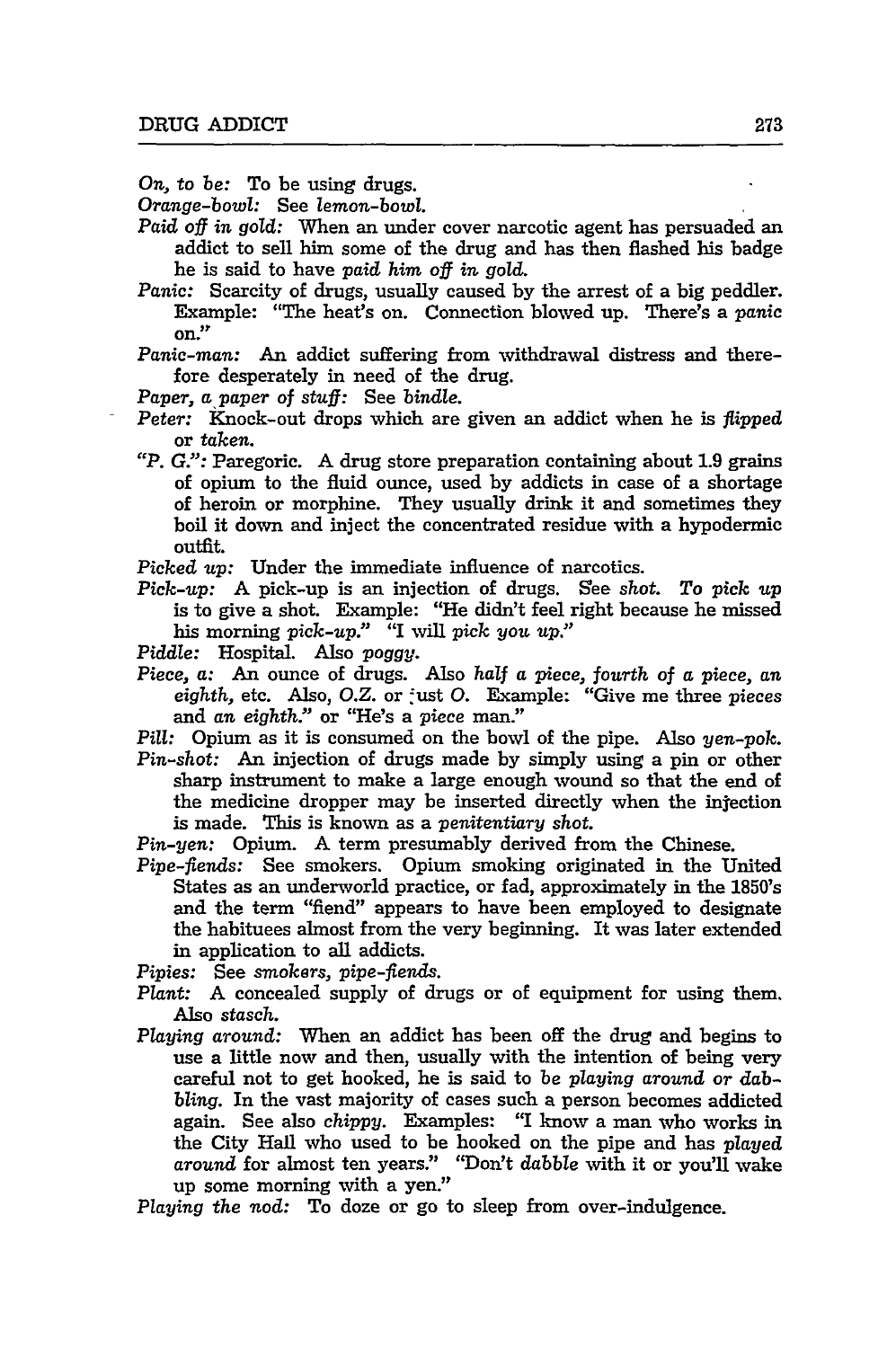- *Pleasure-smoker:* One who smokes the pipe now and then but is not addicted. Ordinarily in order to be classed as a pleasure smoker it is necessary that one smoke irregularly for a long period of time without becoming addicted or that one has never been addicted. See also, *three-day habit, week-end habit, pleasure-user, joy popper.*
- *Pleasure user:* One who uses now and then for pleasure only and is not addicted. Usually the term is restricted to those who have never been addicted and who continue to use irregularly for some time. Thus, "I was a *pleasure-user* for five years before I finally got hooked." When an addict relapses or begins to use a little after having quit the drug for a period of time he is not ordinarily spoken of as a *pleasure user.* See *dabbling, playing around.* See also *chippy, Saturday-night habit, ice-cream habit, chippy habit, weekend habit.*

*Poggy:* See *piddle.*

*Point shot:* An injection of drugs made with the broken off point of a hypodermic needle or of a sewing machine needle. The *point* is inserted into the skin or into the vein and the medicine dripper is then slipped over it and the injection made. This sort of shot is used when a hypodermic needle has been broken and can not be replaced at once or when the addict is in prison and there is no hypodermic outfit available and sewing machines are available. A *point shot* is not the same as a *pin shot.* See also, *tom cat, penitentiary shot, pen shot.*

Poison *Act:* Harrison Narcotic Act passed in 1914 and effective in **1915.** *Polluted:* See *loaded.*

*Pop, a:* See *shot.*

*Prod, a:* See a *shot.*

*Puffing: Smoking* opium. See *laying on the hip.*

*Purrin',* or *purrin" like a cat:* Over-charged with the drug. See *loaded.*

- *Push,* to, or to *push* shorts: To peddle small quantities. Also to *shove,* or to *shove short,* or to *pitch..* Example: "Go and score from Jim; he's *pushing* for me."
- *Quarry cure:* See *iron cure.* This is a local term referring to the fact that in the Chicago Bridewell drug addicts were sent to work in the stone quarry while they were suffering withdrawal distress.
- *Ration:* The addict's regular dose, the size of which depends upon how long he has been using it and how high he has built his habit up.
- *Reader:* See scrip.
- *Register, to:* Refers to the practice of permitting the blood to appear in the medicine dropper before making the injection so as to be sure that the needle is in the vein. See *verification shot.*
- *R. F. D. dopehead:* A drug addict who travels about in the country or in small towns and obtains his supply from doctors.
- *Right-croaker:* A doctor who will sell or give an addict drugs. Also known as a croaker who will *sail,* or one who will *turn,* or one who will write scrip, or give one a *reader.*
- *Rinsings:* See cotton.

*Rolling the log:* See *laying on the hip.*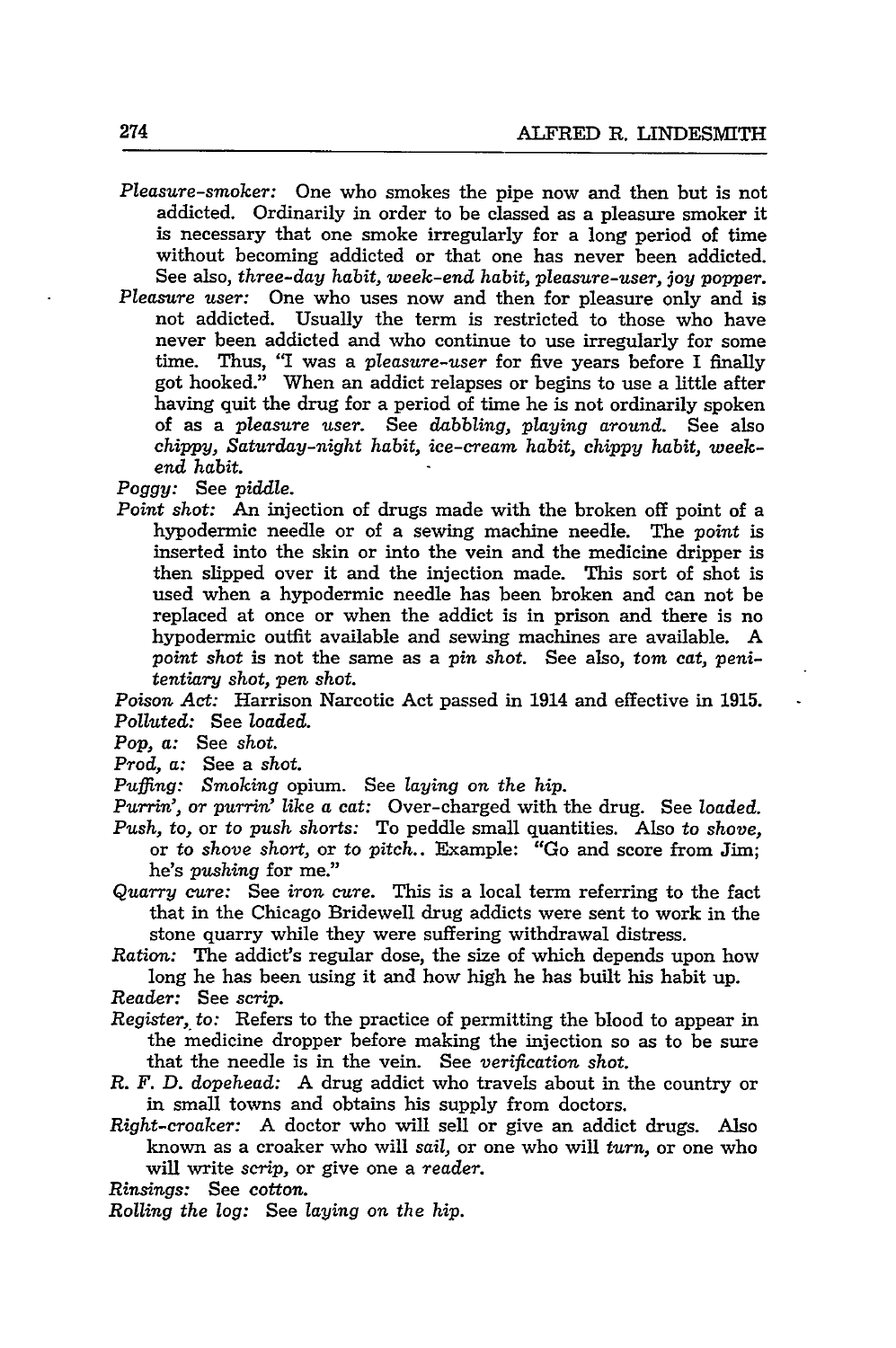*Rolling* stuff: To be transporting narcotics.

*Rooster brand:* Cheap bootleg opium refined from *yen-shee* or *green ashes.*

*Saddle and bridle:* Sometimes used to refer to the opium smoker's layout. See *lay-out.*

*Satch, to:* To saturate any article which will absorb the drug solution. When the saturated article is nearly dry it is ironed to take the wrinkles out. This device is used in smuggling drugs into prison via the mail, for example, when paper is *satched.* The drug is taken out of the satch by chewing or by getting it back into solution by putting it into water and heating the water. A quantity of drugs concealed in this manner is called a satch.

*Saturday-night habit:* See *week-end habit.*

*Saxophone:* See *stick.*

Scoffing: Taking the drug orally. Also called *a mouth habit.*

Score, to: To buy drugs. Also to connect, make *a* connection. **Ex**ample: **"I** scored in the loop yesterday."

*Score-dough:* Money with which to buy drugs. Also *connection-dough.* Example: "I had a nigger on the send for me and he ran off with my score-dough."

Scrip: Prescriptions for drugs. Also reader. *To write scrip:* to write prescriptions.

*Send,* to have someone on the: To send someone out to buy drugs from a peddler so as to avoid the risk of arrest. Also to be on the send, when the speaker is the one who does the buying for someone else.

*Shoot,* to: To inject hypodermically. Also to *fire.* Example: "They are beginning to shoot sodium amytal on the coast"; or, "Be a man and get shot up." Also to jab, to put poison *in* one's *arm.*

*Short-go:* A small amount of drugs for the money.

*Shot:* An injection of drugs. Also called, jolt, a pop, a *pick-up,* a *fix,* a prod, a *bang,* a *bing,* a *bingo,* a *jabpop,* a prop, a jabpoppo, a *geezer.*

- *Shove,* to, or to *shove* shorts: To peddle small quantities of the drug. See to push.
- *Sick* or to *be* sick: Suffering from lack of the drug. To feel one's habit, *have a habit coming* on, to *have a* monkey on one's back, or to have a yen.

*Skamas:* See hop.

*Skin-shooter:* One who uses the drug subcutaneously.

*Skin-shooting:* The act of injecting drugs subcutaneously. Also *going* in the skin.

*Sleigh-ride:* See *hitch up* the *reindeers.*

Smecker: See *junker.*

*Smokers:* Opium smokers. They may also be called, *pipes, pipe* fiends, gowsters, hop heads, yenshee boys.

*Sniffer* or *snifter:* One who uses the drug nasally. This practice is reported to be coming back into prominence in some places because of the increasing penalties being placed upon possession of the needle outfit. See also *blowing.*

*Sniffing:* See *blowing.*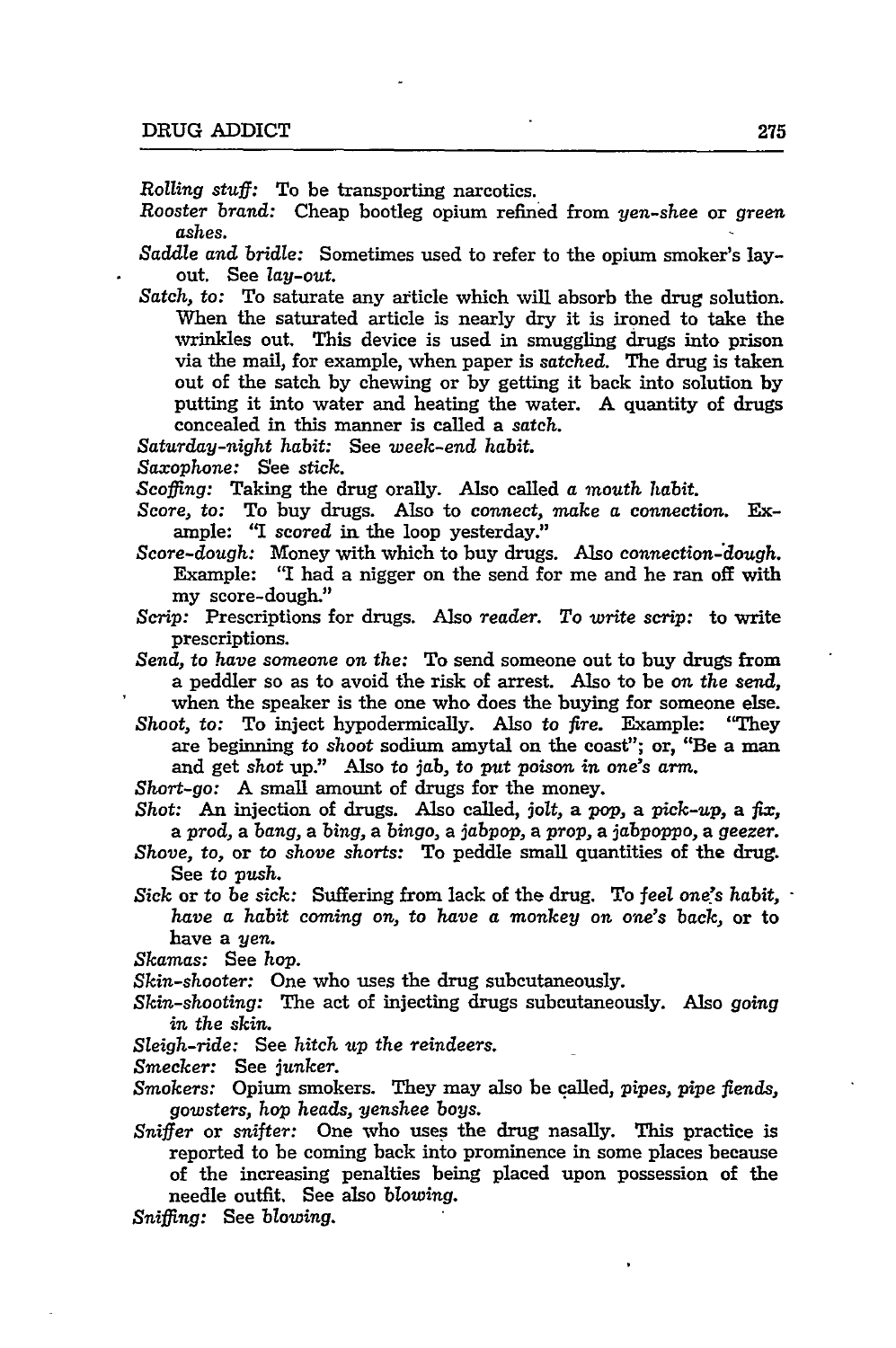- *Snorting:* See *blowing.*
- *Snow:* Cocaine. See "C".
- *Speed-ball:* A combination of cocaine and morphine. Also called *whizbang, twister.*
- *Spike:* A hypodermic needle. See *harpoon.*
- *Spread the joint:* To get a *lay-out* ready to use. Also to *make a spread.* Example: "He invited me to his house and *made a spread"* or *"spread the joint."*
- *Square* or *square-john:* A non-addict. Also *do-right-john, do-right people.*
- *"S. S.":* A skin-shot.
- *Stasch:* A place where drugs are kept. Also a plant.
- *Steel and concrete cure:* See *iron cure.*
- *Stem:* An opium pipe.
- *Steppin' high:* See *loaded.*
- *"Steve":* A mythical character who is said to pursue persons who have over-indulged in cocaine, referring to the paranoid delusions these persons often have. Frequently this takes the form of what is called *bull horrors.* Example: "Jack is being chased by *Steve."*
- *Stick, the:* The pipe used in smoking opium. Also called *gonger, log, barmboo, dream-stick.*
- *Stool, to:* To betray a fellow addict to the law.
- *Stool-pigeon:* One who is himself usually an addict or a peddler, or used to be, who gives information to narcotic agents to assist them in making arrests. This information is given in exchange for money, for release from arrest, for a short sentence, and sometimes for drugs and other favors of privileges. The term implies some sort of identification with the persons being sought by the law. Thus a narcotic agent who conceals his identity in attempting to make an arrest or in seeking information would *not* be a *stool-pigeon.* Addicts in general regard stool-pigeons as traitors, and stool-pigeons themselves are not inclined to boast of their connections with the law. Ordinarily the police apply the term stool-pigeon and frequently regard the informer with as great contempt or hatred as the underworld does. -The term for stool-pigeons in polite literature is *Government informer.* Addicts refer to him as *rat, long-tailed rat, fink, louse, mouse, stool,* etc.

*Stools:* See *stool-pigeon.*

- *Student:* An individual who has difficulty establishing the habit. (It is usually quite easy.)
- *Stuff:* Opiate derivative drugs and cocaine. This and *junk* are the most commonly used. Also *dope, smeck, gow, hocus, gee.*
- *Suey-pow:* A wet sponge used to cool off the bowl of the opium pipe. A powder puff may be used as a *suey-pow.*
- *Tar:* See *hop.*
- *Tchi:* To roll a pill of opium and prepare it for smoking.
- *Thin-hips:* An old-time opium addict who has smoked so long that his hips are of unequal size.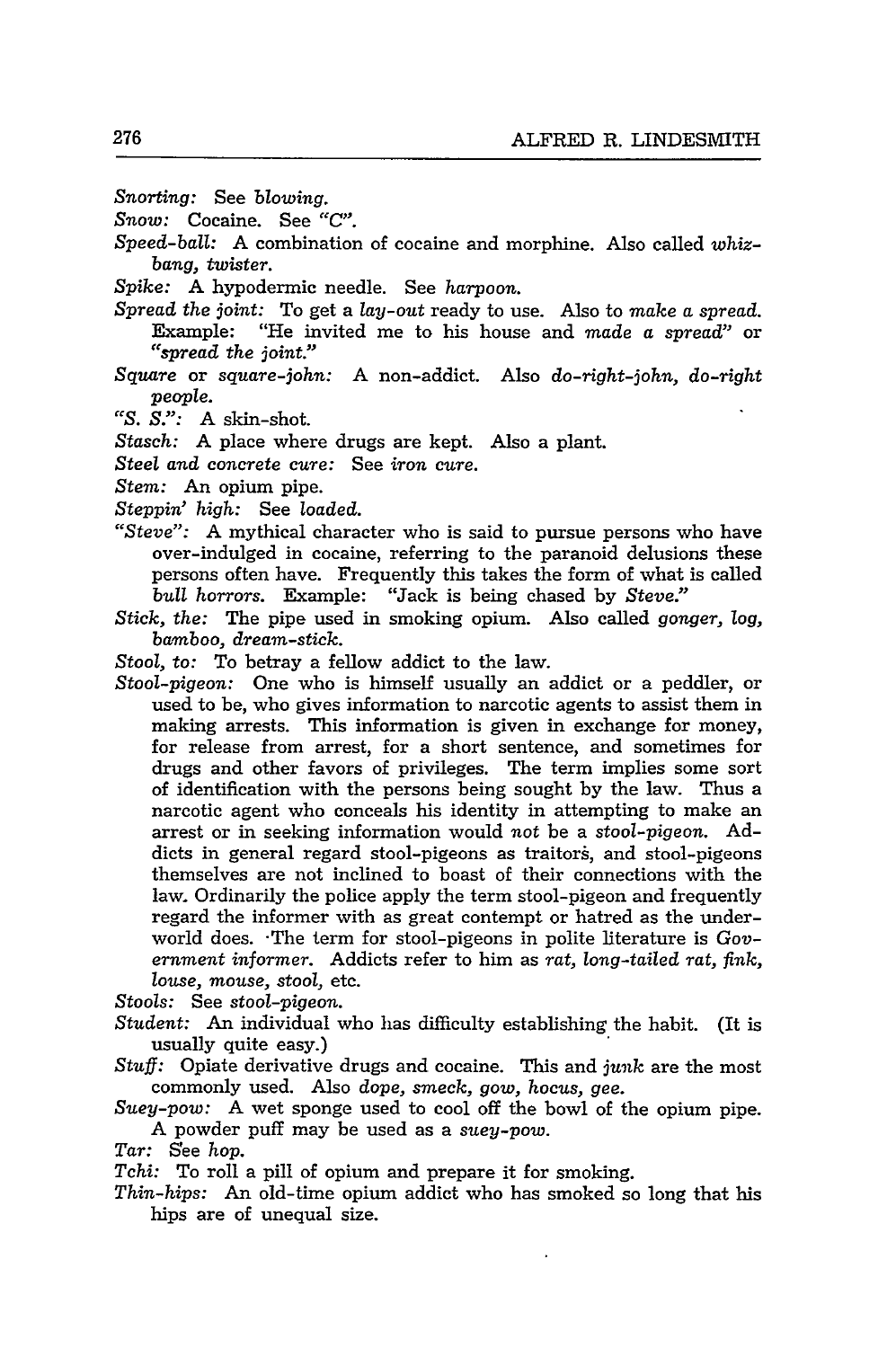- *Three-day habit:* See *pleasure user.* Might also mean that a person had been suffering from withdrawal for three days.
- *Tom-cat:* An improvised hypodermic needle made of a power sewing machine needle in prison.
- *Torture chamber:* An institution where dope is not available for the addict.
- *Trained nurse:* Narcotics smuggled into prison or jail by an addict to "take care of him" while he is there.
- *Turkey:* A bindle of bad dope or a capsule containing only chalk, etc. *Turn, to:* To consent to business with. See *right-croaker.* Example:
	- "A big-peddler will not *turn* for a bird-cage hyp." "He won't turn for me so you'll have to score." "Not all croakers will turn."
- *Turn in,* or to *turn up someone:* See to stool. Example: "Stool pigeons are ordinarily given a commission for everyone they *turn in."*
- *Twister:* **(1)** Same as *wing-ding.* (2) Violent wretching and vomiting during the withdrawal illness. (3) Same as *speed-ball.*
- *Up-and-up, to be on the up-and-up:* See fold *up.*
- *"V. S.":* A vein shot.
- *Vein-shooter:* One who takes the drug intravenously- that is the most common method at present. Also called, *main line shooter, main liner, gutter.* The practice of injecting into the veins is referred to *as going into the sewer, in the line, in a vein,* or *taking it main.* Thus, 'Do you *take it main* or are you a *skin-shooter?"*

*Washed up:* See *fold up.*

- *Week-end habit:* The use of' drugs for a day or two a week or irregularly without becoming. addicted. Week-end habits usually eventually become steady or end up by making an addict of the person who indulges in them. Also, *Saturday-night habit, chippy-habit, icecream habit, chicken-shit habit.* See also *dabbling, play-around.*
- Whiskers: Law enforcement agents. Also *fuzz, The "G", bulls, hacks, harness, fiatties, gazer, the man.*
- Dr. White: A term used to camouflage a reference to drugs, as in "Only *Dr. White* can help me out."
- *White nurse:* Drugs.
- *Whiz bang:* See *speed-ball.*
- *Wing-ding,* to *throw a wing-ding:* An effort on the part of an addict to get drugs by pretending to be suffering from some pain or disease, or by deliberately injuring himself. Also spoken of as, to *throw a twister,* or to *throw a meter.*
- *Writing:* A letter or note on a paper saturated with drugs and ironed out.
- *Writing, to be:* To be making out prescriptions for narcotics. Example: "A croaker in Peoria is *writing* for me."
- *Yen:* The desire for narcotics. This is most intense immediately after the drug has been withdrawn during the withdrawal illness. This word was borrowed from the Chinese from whom the smoking habit was acquired by the underworld. To get one's *yen* off. To obtain relief from withdrawal illness by using narcotics in some form. *To* fix. It is not exactly correct to speak of the *yen* in cases of